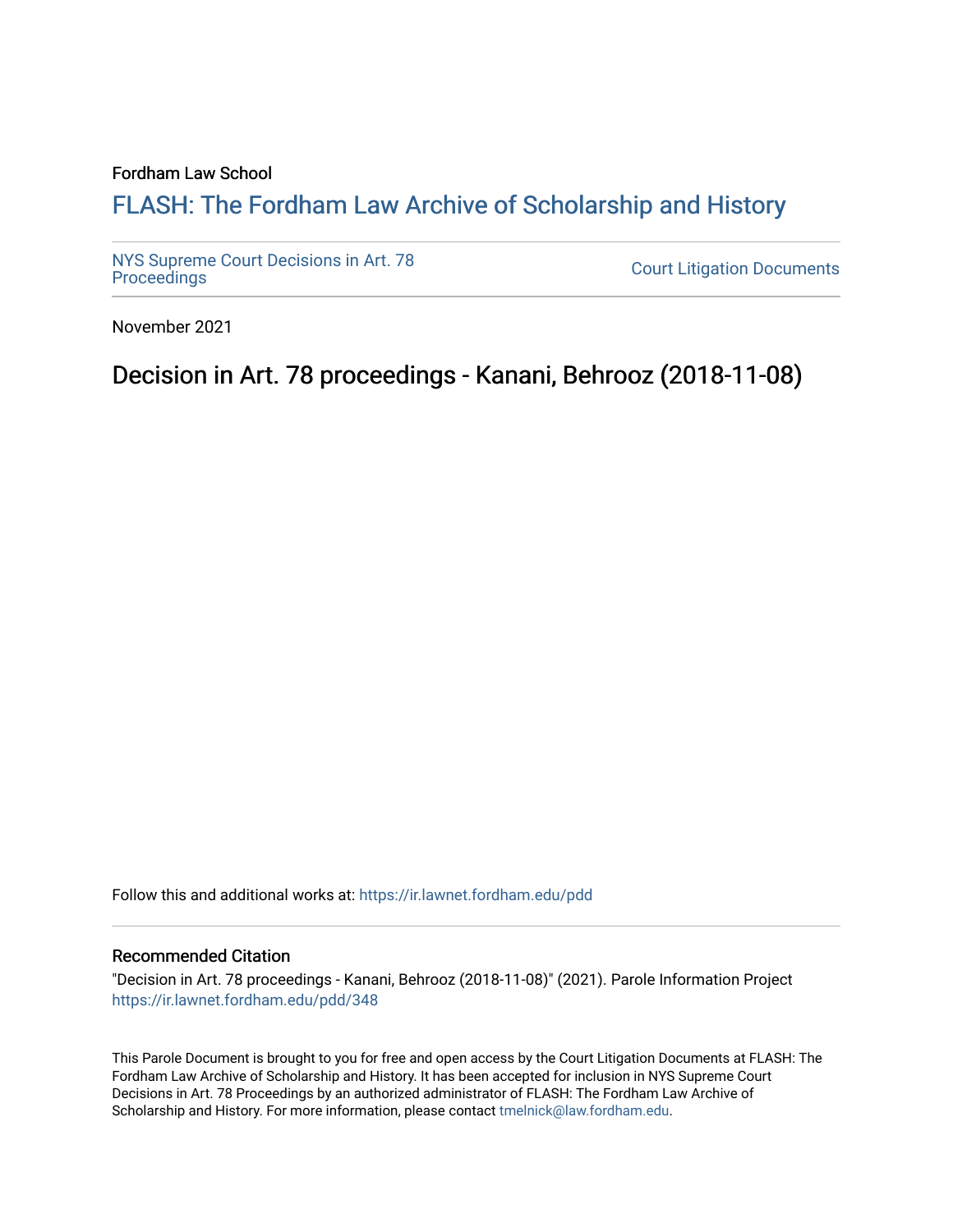### **FILED: ALBANY CLERK 11/27/2018 02:46 PM** INDEX NO. 904273-18

## STATE OF NEW YORK SUPREME COURT

In the Matter of BEHROOZ KANANI,

Petitioner,

-against-

Tina M. Stanford, Chair of the New York State Parole Board,

### Respondent.

(Supreme Court, Albany County, Special Term)

(Justice Kimberly A. O'Connor, Presiding)

APPEARANCES: KATHY MANLEY, ESQ. *Attorney for Petitioner*  26 Dinmore Road Selkirk, New York 12158

> BARBARA D. UNDERWOOD Attorney General of the State of New York *Attorney for Respondent* · (Helena 0. Pederson, Esq., Assistant Attorney General, of Counsel) The Capitol Albany, New York 12224

O'CONNOR, J.:

Petitioner Behrooz Kanani ("petitioner"), an inmate in the care and custody of respondent New York State Department of Corrections and Community Supervision ("DOCCS") and presently incarcerated at Otisville Correctional Facility, commenced this CPLR Article 78 proceeding to vacate a decision of the New York State Board of Parole ("Parole Board," or "Board") denying his application for discretionary parole release. Respondent Tina M. Stanford,

Page 1 of 7

### 1 of 8

### COUNTY OF ALBANY

**DECISION AND ORDER/JUDGMENT**  Index No.: 904273-18 RJI No.: 01-18-ST9680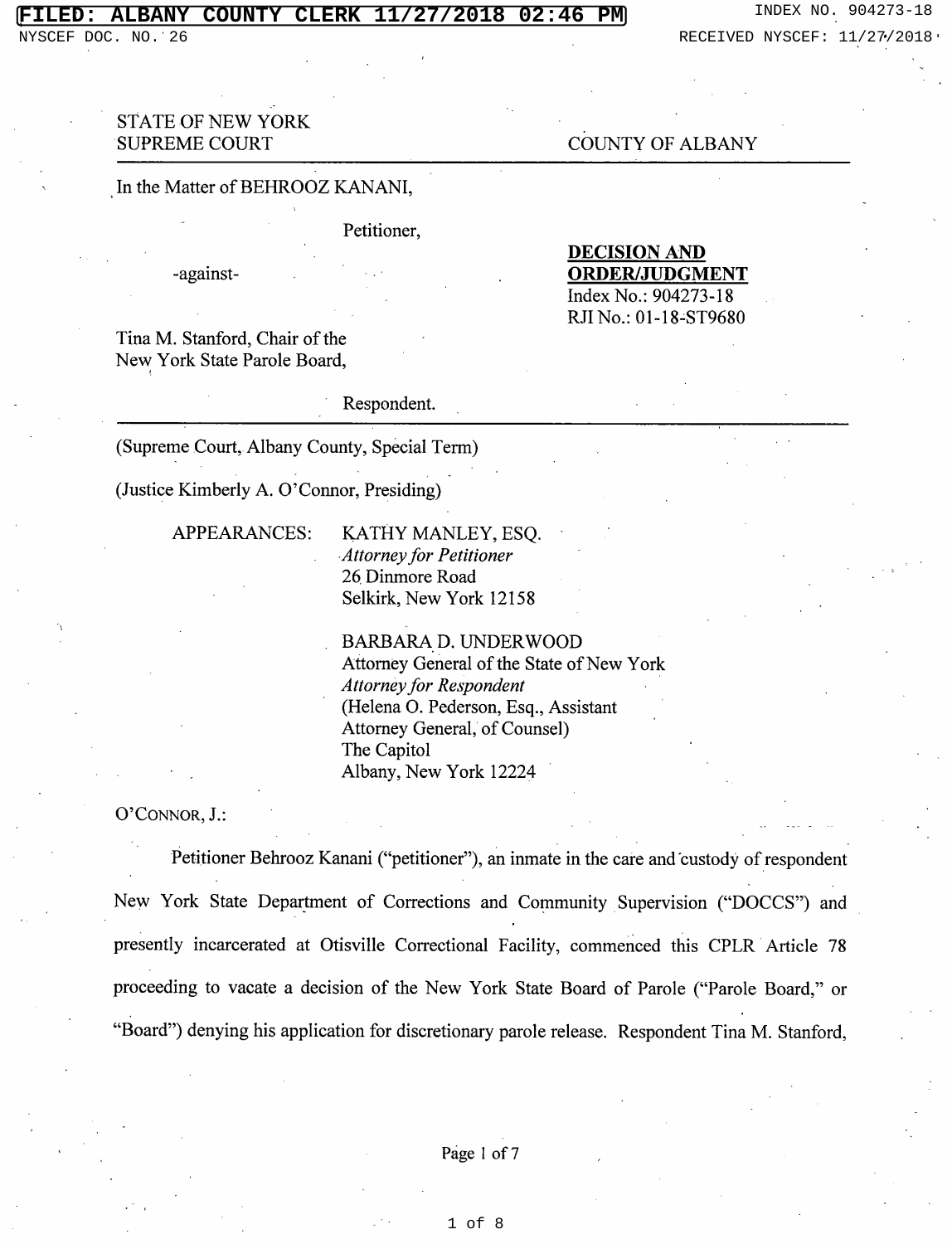# **FILED: ALBANY COUNTY CLERK 11/27/2018 02:46 PM** INDEX NO. 904273-18<br>NYSCEF DOC. NO. 26<br>RECEIVED NYSCEF: 11/27/2018

,-

RECEIVED NYSCEF: 11/27/2018

<u>ia anno tha ceneral</u><br>Linguado anno ta

**BIOS & I VOW** 

**::!HJ: ~Q :".J§!~~g §1\N CEAHOOM** 

2 of 8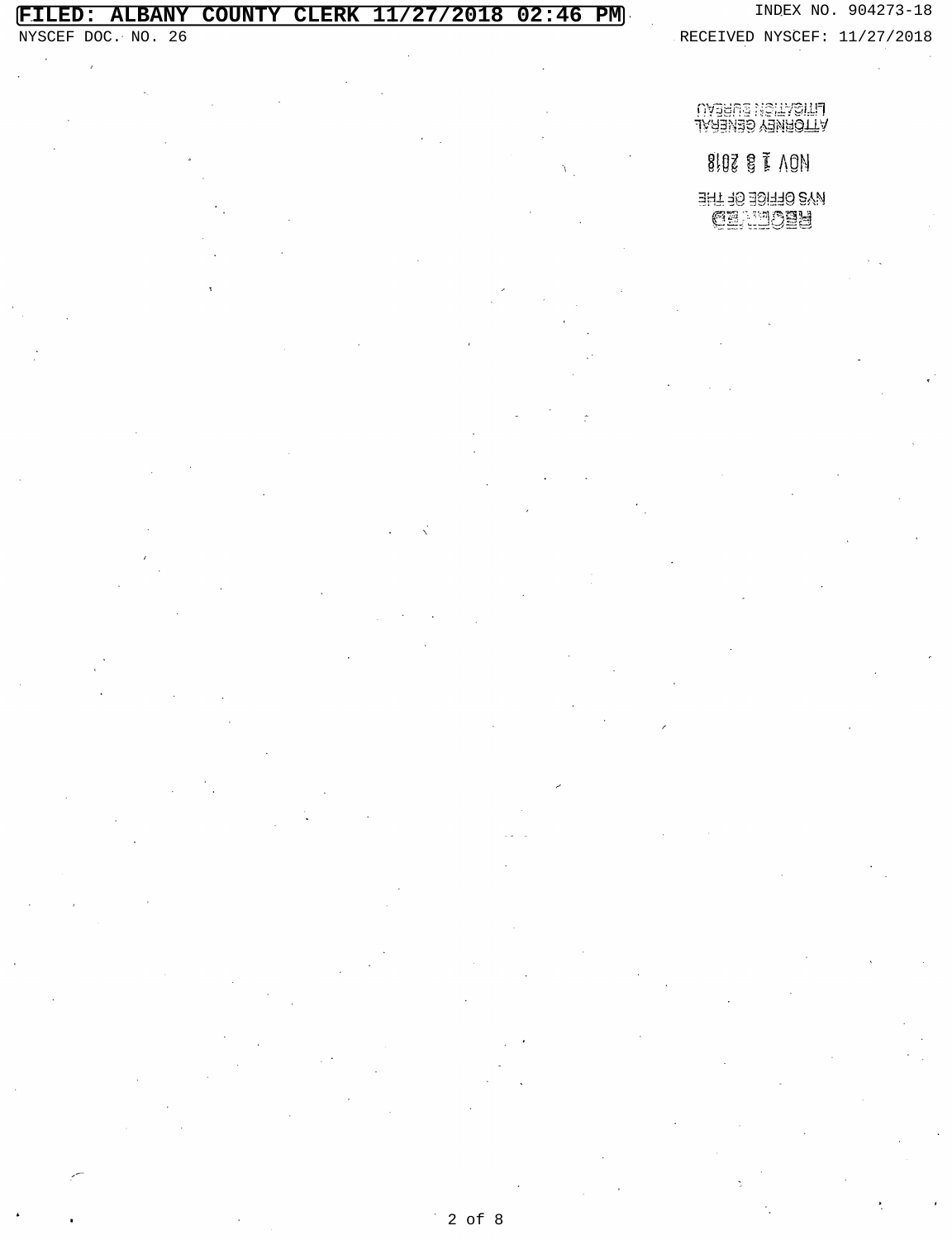('

Chair of the New York State Parole Board ("respondent), has answered the petition and opposes the requested relief. Petitioner has not replied to the opposition.

Petitioner is serving an aggregate, indeterminate term of twenty-five (25) to fifty (50) years imprisonment following his conviction, by jury verdict, of twelve counts of sodomy in the first degree. The instant convictions involved petitioner, on twelve separate occasions between June 1987 and April 1989, sexually abusing and sodomizing his two young daughters. The victims were ages eight and ten at the time.

On December 5, 2017, petitioner appeared before the Parole Board for a parole interview. Following the interview and a review of his institutional record, the Parole Board denied petitioner's application for parole release and ordered him held for a reappearance in twenty-four (24) months. In its decision denying parole, the Parole Board stated:

Careful review of the record, this interview, and deliberation led the Panel to conclude that there is a reasonable probability that if released at this time, you would not live and remain at liberty without again violating the law. Parole is denied.

Your instant offense of sodomy first, in which you sexually abused and sodomized two minor victims. Your criminal history reflects prior unlawful behavior. This repeated unlawful behavior is a concern for this Panel.

Institutional and case plan, programming, indicate that you have completed part of your recommended programs. Take this time to complete Phase II and Phase III and all other recommended programs.

Disciplinary record reflects past sanctions. The Panel has considered your COMP AS risk score. However, you showed no empathy for the victims. You wavered upon whether to take responsibility or not after so many years. You appeared more concerned with your plight and your future. You never mentioned any damages you may have caused your victims. This Panel had to nudge you to acknowledge your victims. Take this time to receive therapeutic counseling to gain insight into your crime and behavior.

Sentencing minutes have been considered, including your risk to the community, rehabilitation efforts, and your need for successful community reentry.

Page 2 of 7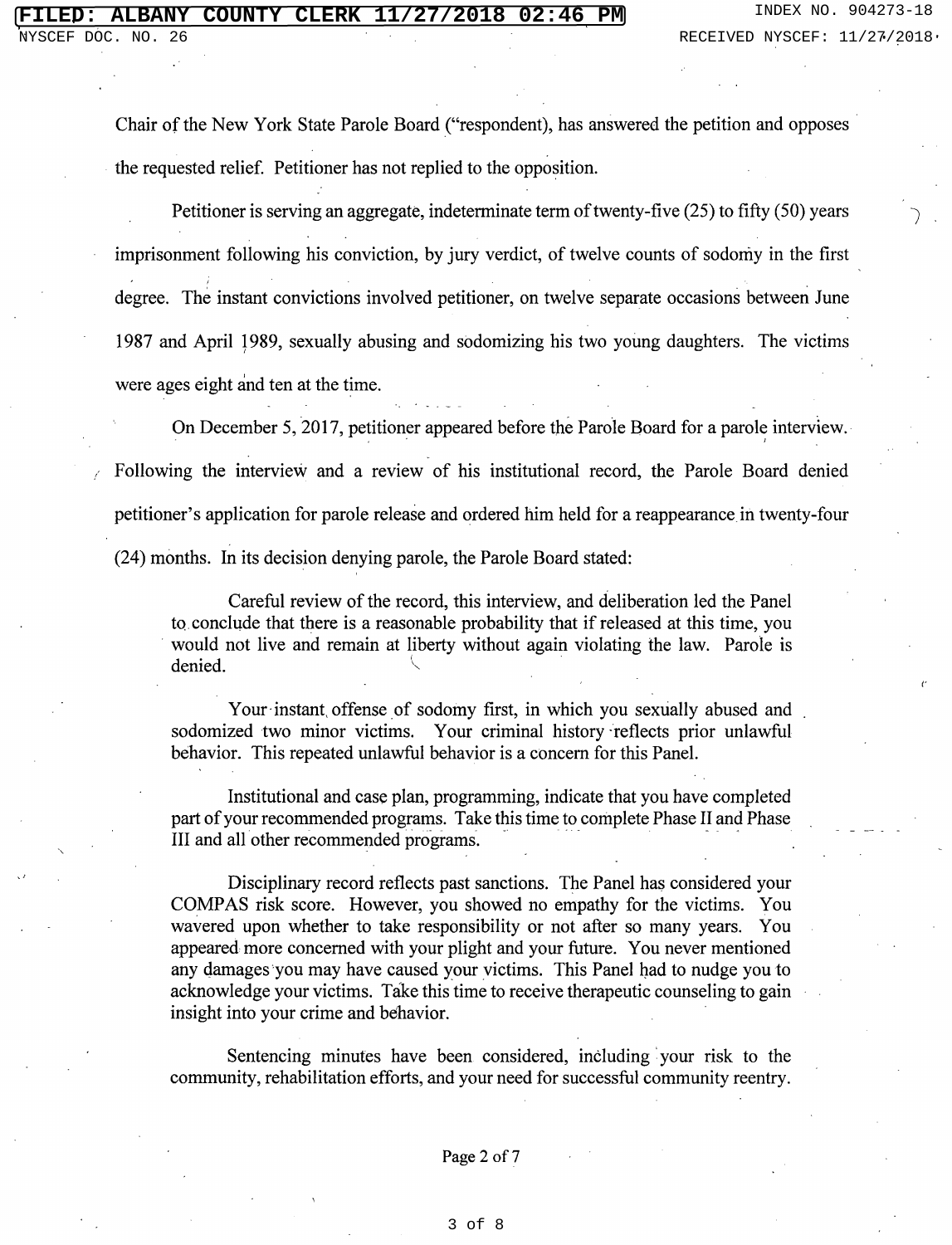Petitioner administratively appealed the Parole Board's decision, filing a brief on April 20, 2018 with the Parole Board's Appeals Unit. On June 1, 2018, the Board's Appeals Unit mailed its statement of findings and recommendation, together with its final determination affirming the ' \ -' -' Parole Board's decision to petitioner and his counsel. This proceeding followed.

Petitioner contends that the Parole Board's decision was arbitrary and capricious and so irrational as to constitute an abuse of discretion "because the . . . Board improperly based its decision ... only on the severity of the offense (and the prior criminal history)" and "ignored [p]etitioner's exemplary institutional record." Petitioner also asserts that the Board failed to provide detailed reasons for its denial of parole. Moreover, petitioner submits that his due process rights under the federal and state constitutions were violated. Respondent, in opposition, asserts that the Parole Board properly considered all statutorily-required factors and that the Board's decision denying petitioner parole release was rational, reasonable, and made in accordance wjth applicable statutes, including Executive Law§§ 259-i and 259-c.

The Court begins by noting that "parole release decisions are discretionary and will not be disturbed solong as the Board complied with the statutory requirements set forth in Executive Law § 259-i" *(Matter of Beodeker v. Stanford, 164 A.D.3d 1555, 1555 [3d Dep't 2018]; Matter of Franza v. Stanford, 155 A.D.3d 1291, 1291 [3d Dep't 2017]; see Matter of Robinson v. New York State Bd. of Parole, 162 A.D.3d 1450, 1450 [3d Dep't 2018]). When reviewing a discretionary* -parole release determination, the Court's "role is not to assess whether the Board gave proper weight to the relevant factors . . . . given that it is not required to state each factor that it considers, weigh each factor equally or grant parole as a reward for exemplary institutional behavior" *(Matter of Comfort v. New York State Div. of Parole, 68 A.D.3d 1295, 1296 [3d Dep't 2009]; see Matter of Valderrama v. Travis,* 19 A.D.3d 904, 905 [3d Dep't 2005]). Rather, the Court must. determine

Page 3 of 7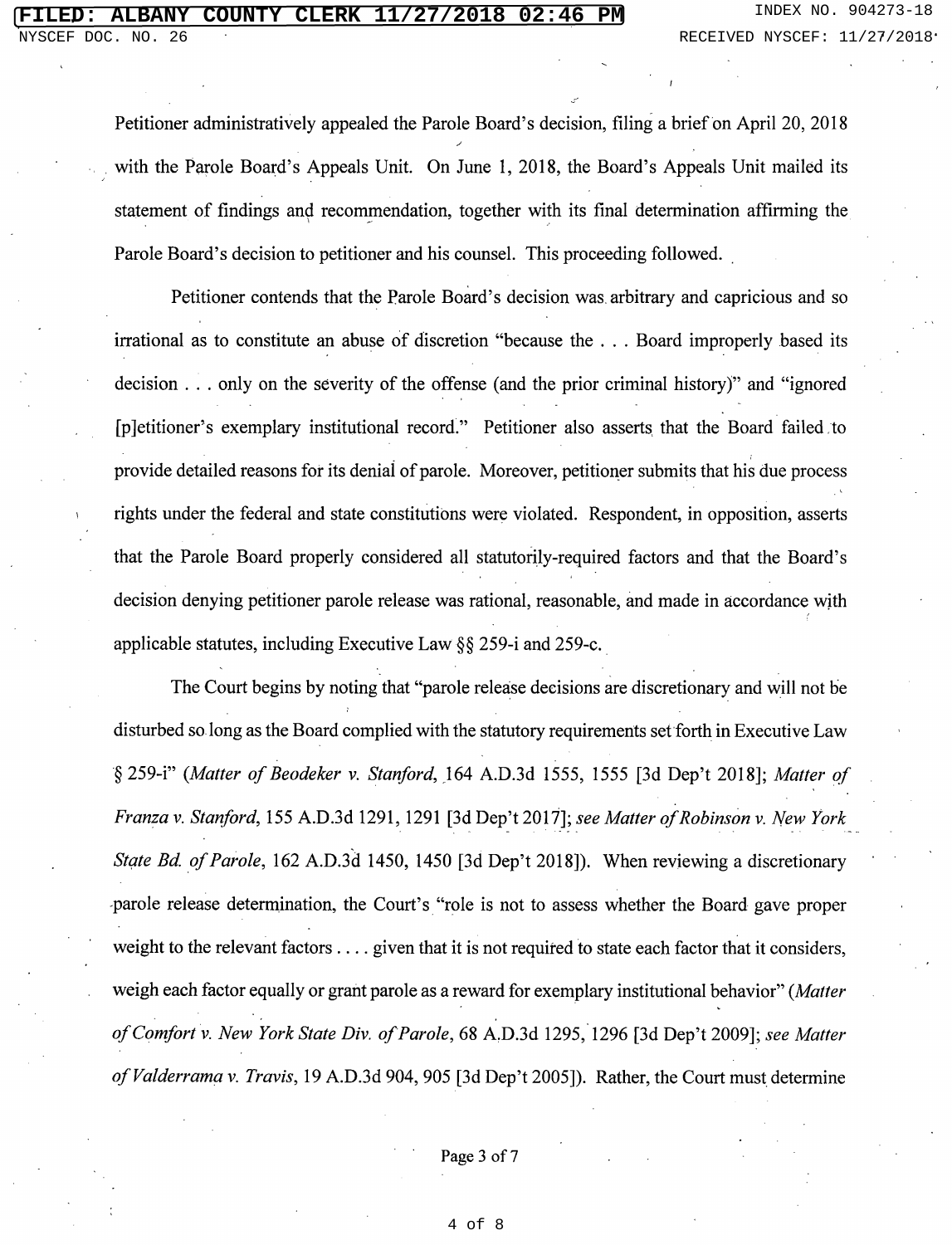"only whether the Board followed the statutory guidelines and rendered a determination that is supported, and not contradicted, by the facts in the record" *(Matter of Comfort* V. *New York State Div. of Parole,* 68 A.D.3d at 1296).

Evaluating the Parole Board's written decision in the context of the parole hearing, the Court finds that the Parole Board appropriately considered and applied the required statutory guidelines and factors in making its decision, and thatits determination denying petitioner parole release is supported by the record *(see Matter of Hamilton v. New York State Div. of Parole,* 119 - \ A.D.3d 1268, 1272-1273 [3d Dep't 2014]). A review of the transcript of petitioner's parole interview reveals that in addition to discussing the circumstances of the instant offenses and his prior criminal history, the Board discussed with petitioner his institutional programming, postrelease plans, including his proposed residence and employment, and the goals set forth in his case plan, confirming that petitioner "[had] accomplished some of those." The Board also discussed tne fact that petitioner's last disciplinary action was in 2003 and that Petitioner's risk assessment was "low across the board." In addition, the Board noted petitioner's ineligibility for an EEC, indicated that it had reached out to the judge, District Attorney, and defense counsel for an official statement, but did not hear back, and addressed his Phase II and Phase III programming wait list status.

Furthermore, at the time of petitioner's interview, the Board had, for its review and consideration, a copy of petitioner's sentencing minutes, his Correctional Offender Managemerit Profiling for Alternative Sanction ("COMPAS") Re-entry Risk Assessment, and his case plan. The Board also had for its review petitioner's institutional record, which included, among other things, his pre-sentence investigation report ("PSIR") and parole board report ("PBR"). The PSIR contains, among other things, a description of the present offenses; petitioner's statement; his

Page 4 of 7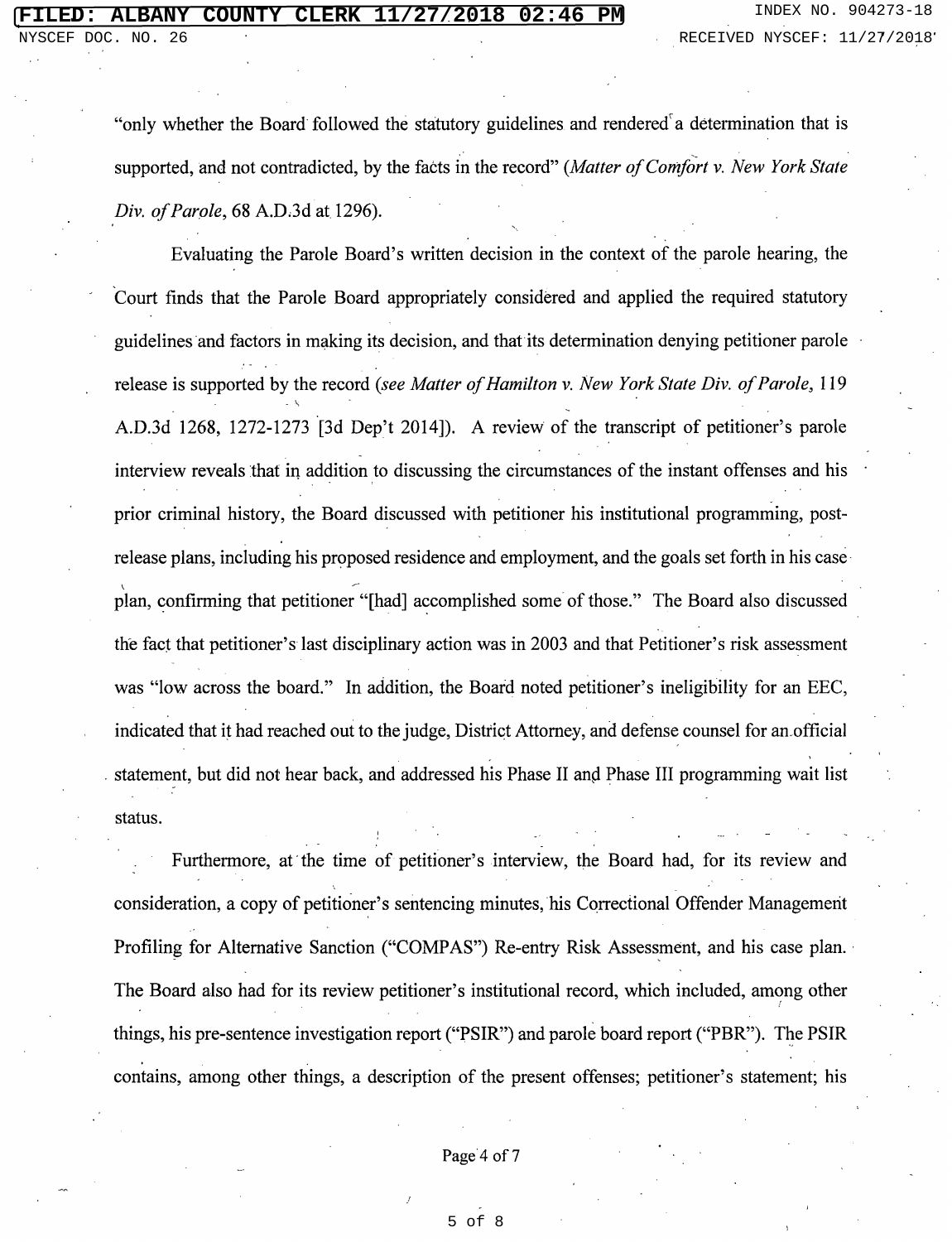# **FILED: ALBANY COUNTY CLERK 11/27/2018 02:46 PM** INDEX NO. 904273-18

social history, including his family background, education and. employment history, and information about his physical and mental health; an evaluative summary; and a psychological evaluation. The PBR sets forth, among other things, information about petitioner's present offense; his statement; his post-release plans; supervision and investigation concerns; and a summary/evaluation. In addition, the PBR indicates if any official statements have been made, if an inmate is eligible for an earned eligibility certificate, if the inmate has any mental health or medical issues, and includes recommended special conditions, among other things.

Moreover, during his parole interview, petitioner was given the opportunity to talk about  $\mathcal{L}$  (and the set of  $\mathcal{L}$  ) and  $\mathcal{L}$  (and  $\mathcal{L}$  ) and  $\mathcal{L}$ his programming and case plan, including his vocational assignment, educational accomplishments, and volunteer work with a religious program; to address his post-release plans to reside with a friend and proposed employment in a luncheonette, coffee shop, or supermarket, and to speak to about his responsibility for the crimes. He also had an opportunity to respond to questions and statements made by the Boards and was able to make comments supportive of his release.

,· While petitioner claims the Parole Board improperly based its decision solely on the seriousness of his crime and prior criminal history and ignored his "exemplary" institutional record, the Board was required to consider the serious nature of his offenses *(see* Executive Law  $\S 259$ -i[2][c][A][vii]); "and was entitled to give greater weight to the serious nature of the crime[s] than to the other statutory factors" *(Matter of Williams v. New York State Div. of Parole,* 114 · A.D.3d 992,992 [3d Dep't 2014]; *Matter of Davidson v. Evans,* 104 A.D.3d 1046, 1046 [3d Dep't 2013]; · *Matter of Rodriguez v. Bd. of Parole,* 100 A.D.3d 1179, 1180 [3d Dep't 2012]). Furthermore, since the Board's decision was sufficiently detailed to inform the petitioner of the reasons for denying him parole release, it satisfies the criteria set forth in Executive Law § 259-

Page 5 of *1*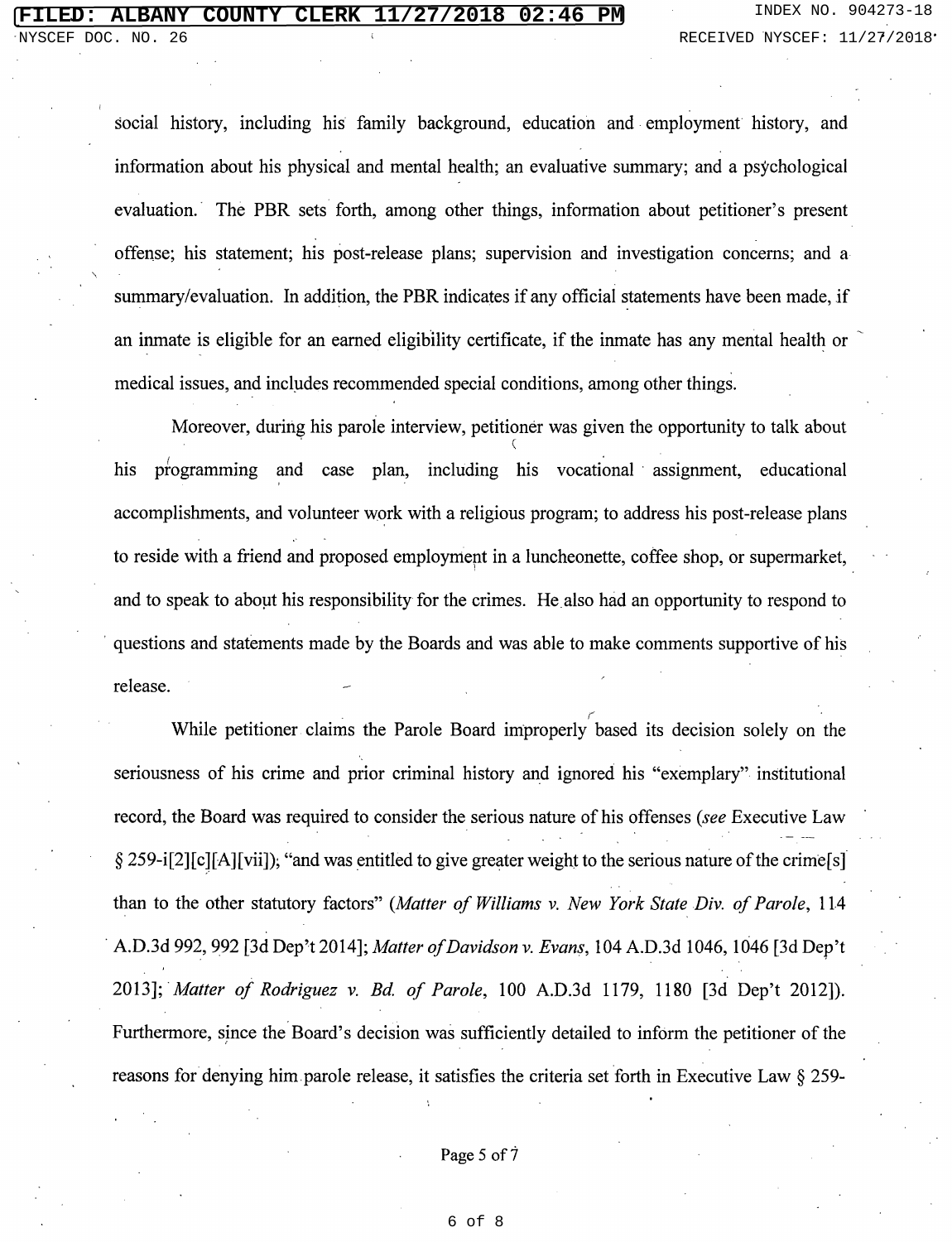i(2)(a)(i) *(see Matter of Burress v. Evans,* 107 A.D.3d 1216, 1216 [3d·Dep't 2013]; *Matter of Murray* V. *Evans,* 83 A.D.3d 1320, 1321 [3d Dep't 2011]; *Matter of Siew-Pao* V. *Dennison,* <sup>11</sup> N. Y .3d 777 [2008]), and no further detail was necessary or required *(see Matter of Davis v. Travis,*  292 A.D.2d 742 [3d Dep't 2002]).

Moreover, it is clear from a reading of the Board's decision that petitioner's lack of remorse and insight into his offenses were the bases for the Board's departure from his "low" COMPAS risk score. The Board's failure to parrot the regulatory language or to be more artful in its explanation for its departure does not demonstrate a failure to comply with 9 NYCRR § 8002.2(a) and/or§ 8002.3(b). Finally, the Court is not persuaded that petitioner's due process rights were violated since "Executive Law § 259-i does not create an entitlement to release on parole and therefore does not create interests entitled to due process protection" *(Matter of Freeman v. New York State'Div. of Parole,* 21 A.D.3d 1174, 1175 [3d Dep't 2005][intemal quotation marks and citation omitted], citing *Barna v. Travis,* 239 F.3d 169, 170-171 [2d Cir. 2001]; *see Matter of Russo v. New York State Bd of Parole,* 50 N.Y.2d 69 [1980]; *Franza v. Stanford,* 2018 WL 914782, \*10 [SDNY, Feb. 14, 2018, No. 16-CV-7635 (KMK)]).

For these reasons, the Court finds that the denial of parole release challenged herein was not arbitrary and capricious, or irrational bordering on impropriety. Therefore, judicial interference is unwarranted *(see Matter of Silmon v. Travis, 95 N.Y.2d 470, 476 [2000]; Matter of Russo v. New York State Div. of Parole,* 50 N.Y.2d 69, 77 [1980]).

Any remaining arguments have been considered and found to be lacking in merit or need not be addressed in light of the foregoing determination.

Accordingly, it is hereby

*(* 

**ORDERED AND ADJUDGED,** that the petition is denied.

Page 6 of 7